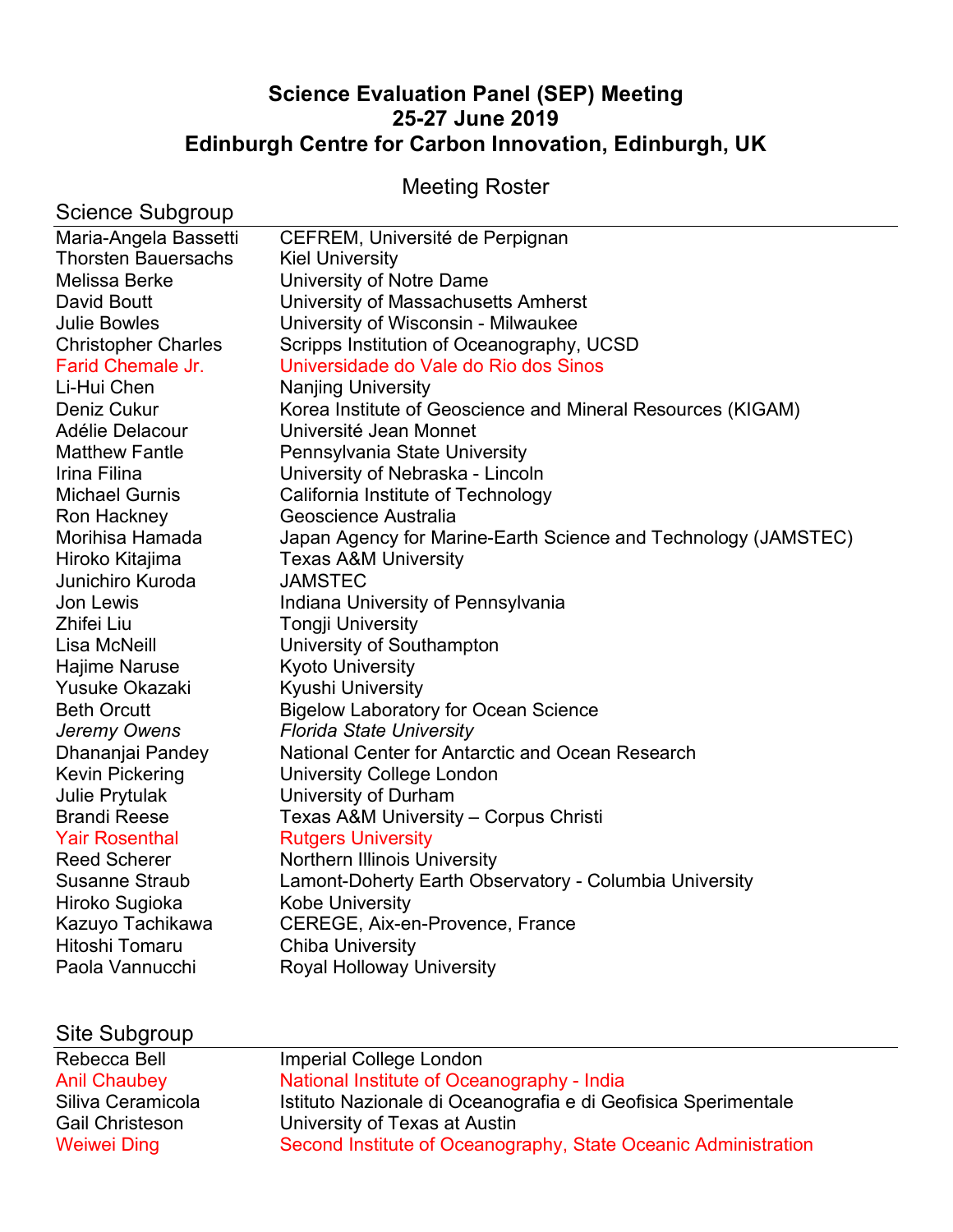Chris Elders Curtin University Jorge Figueiredo Federal University of Rio de Janeiro Andrew Goodliffe The University of Alabama *Gilles Guerin Lamont-Doherty Earth Observatory - Columbia University* Sean Gulick University of Texas at Austin (SEP Co-Chair) Christian Hübscher University of Hamburg Priyank Jaiswal Oklahoma State University Kiichiro Kawamura Yamaguchi University Seung-Sep Kim Chungnam National University - Korea Ross Parnell-Turner Scripps Institution of Oceanography, UCSD Michele Rebesco Istituto Nazionale di Oceanografia e di Geofisica Sperimentale Tillmann Schwenk University of Bremen Eli Silver University of California Santa Cruz Harold Tobin **University of Washington** Guangfa Zhong Tongji University *Yanghui Zhao Second Institute of Oceanography*

# Liaisons and Observers

| James Allan                          | <b>NSF</b>                   |
|--------------------------------------|------------------------------|
| <b>Gilbert Camoin</b>                | <b>ECORD Managing Agency</b> |
| <b>Laurel Childress</b>              | <b>JRSO – TAMU</b>           |
| <b>Sarah Davies</b>                  | ECORD - ESO                  |
| Nobu Eguchi                          | MarE3                        |
| Helen Feng                           | SSO - UCSD/SIO               |
| <b>Holly Given</b>                   | SSO - UCSD/SIO               |
| Katarina Hochmuth                    | <b>ECORD - ESO</b>           |
| Barbara John                         | <b>JR Facility Board</b>     |
| Dirk Kroon                           | <b>IODP Forum Chair</b>      |
| Erwan LeBer                          | ECORD - ESO                  |
| Leah LeVay                           | <b>JRSO</b>                  |
| <b>Mitch Malone</b>                  | <b>JRSO - TAMU</b>           |
| <b>Atony Morris</b>                  | <b>ESSAC</b>                 |
| Katerina Petronotis                  | <b>JRSO - TAMU</b>           |
| Angela Slagle                        | USSSP-LDEO                   |
| <b>Karen Stocks</b>                  | SSO - UCSD/SIO               |
| Gabi Uenzelmann-Neben ECORD FB Chair |                              |
| Michiko Yamamoto                     | SSO - UCSD/SIO               |
|                                      |                              |

Unable to attend

*Attending as alternate*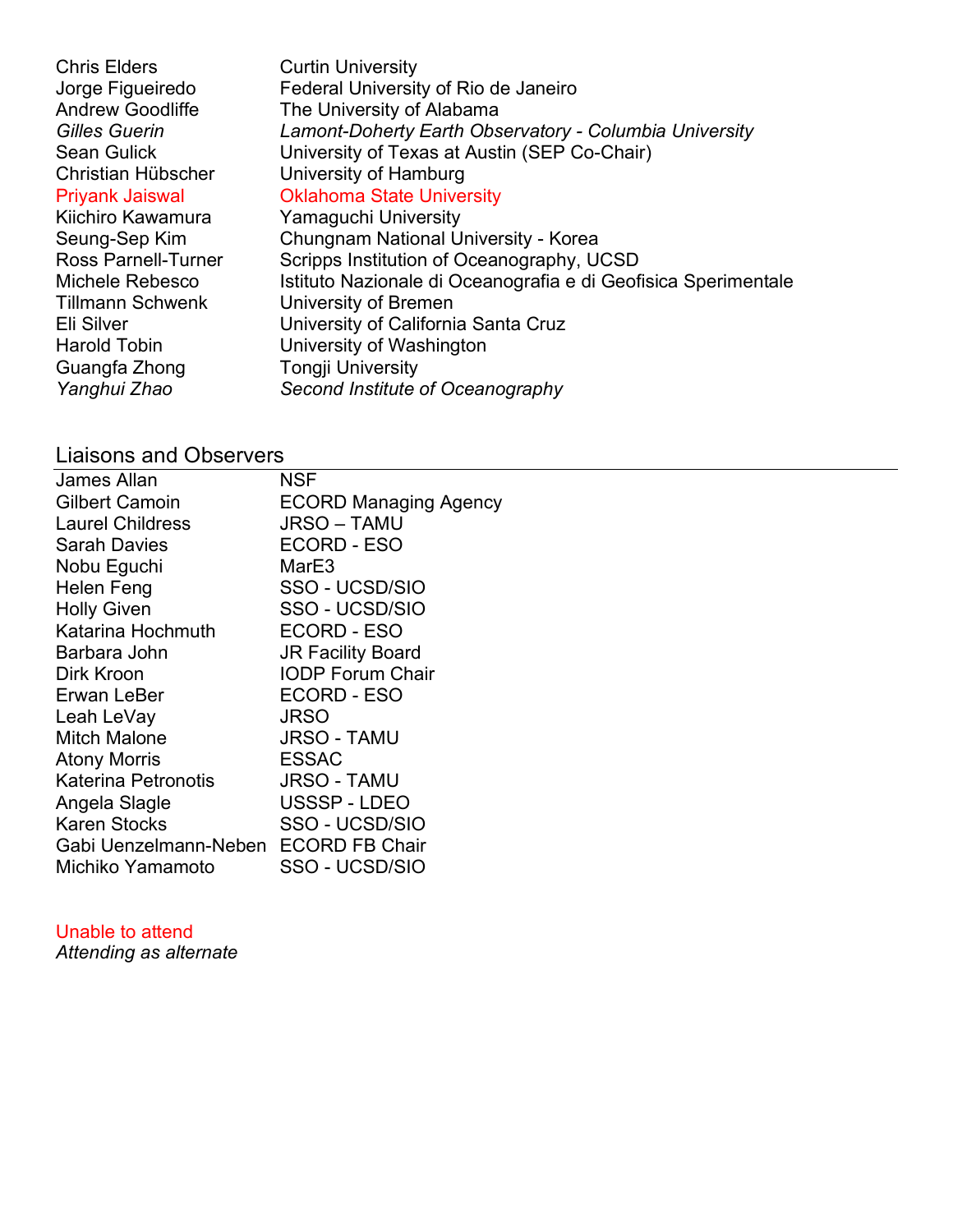## **Science Evaluation Panel (SEP) Meeting 25-27 June 2019**

# **Edinburgh Centre for Carbon Innovation, Edinburgh, UK**

**Tuesday June 25, 2019 08:30-17:00** 

### **1. Welcome and Introductions**

### *1.1 Call to order and self-introductions*

The co-Chairs Dr. McNeill and Dr. Gulick called the meeting to order with a welcome and asked attendees to perform self-introductions.

### *1.2 Logistical Announcements*

Meeting host, IODP Chair Dick Kroon, reviewed the basic logistics for the meeting, including safety and internet access.

### *1.3 Approval of Meeting Agenda*

Dr. McNeill asked the SEP members to review the agenda and provide changes or additions. No members presented additions or changes, and they approved the agenda.

## **2. Questions and Answers to Agency and IO Reports**

Because of the unusually high volume of proposals to be reviewed at this meeting, the usual reports were distributed in written form prior to the meeting. Panelists had an opportunity to ask questions

### **3. Proposal Review and Advisory Process**

### *3.1 Review Procedures*

Drs. McNeill and Gulick gave a presentation about the Science Evaluation Panel's proposal review procedures and reminded those in attendance of their requirement to keep proposal content and discussion of all proposals confidential. They noted that the April 1, 2019 proposal deadline received the highest number of submissions since at least 2008.

This presentation is posted as SEP 2019 June Review Process Report at http://www.iodp.org/seppresentations/sep-2019-june-presentations

### **4. Review of Proposals**

*4.1 Revised Full Proposals*

The SEP began their reviews of revised proposals.

### **17:00 Meeting Adjourned for the Day**

**Wednesday June 26, 2019 08:30-18:00** 

*4.1 Revised Full Proposals (continued)*

The SEP completed their reviews of revised proposals.

*4.2 External Reviews*

The SEP completed their reviews of proposals that had come back from external review.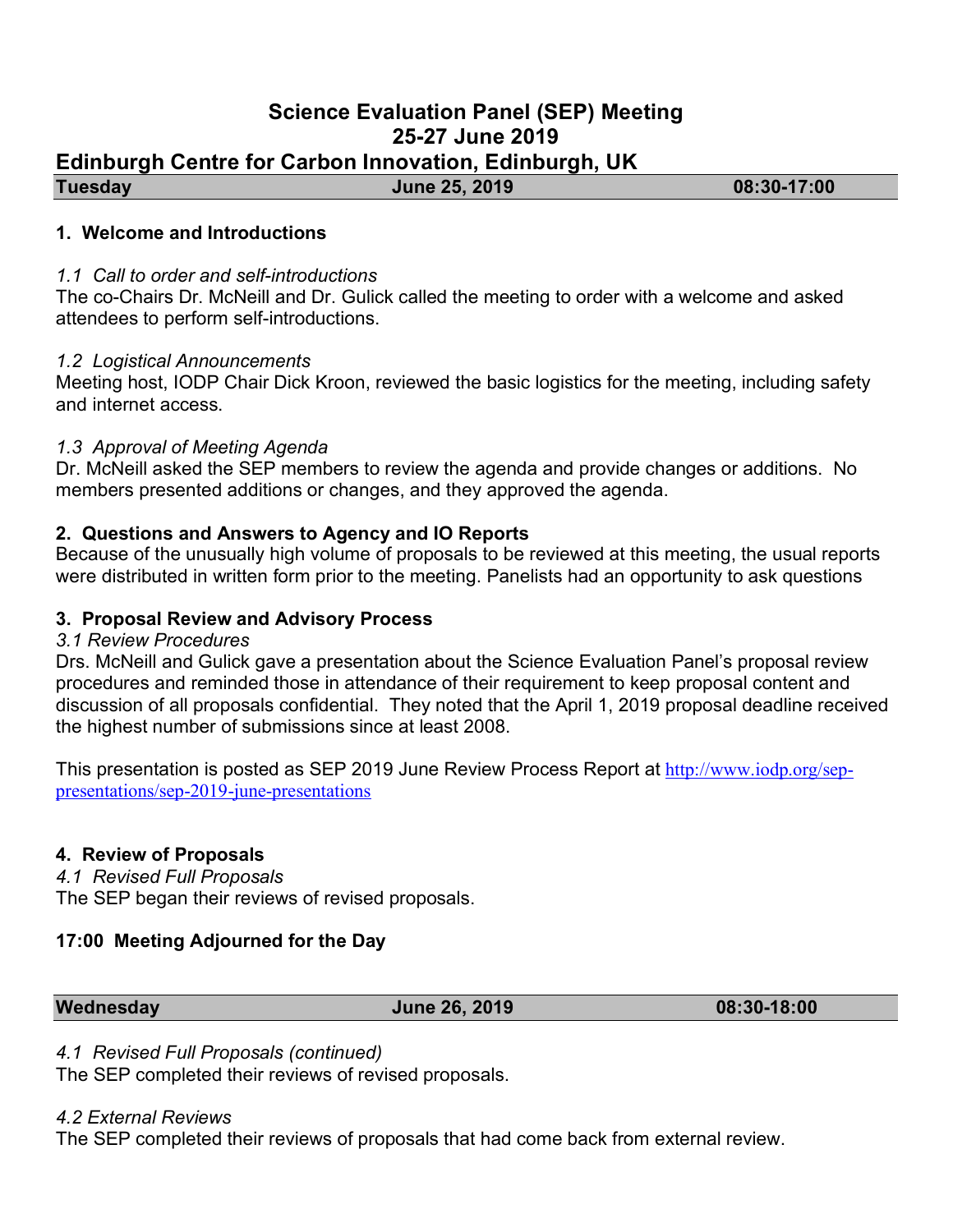## *4.3 New Proposals* The SEP began their reviews of 18 new proposals (3 Full, 5 APL, and 10 Pre).

# **18:00 Meeting Adjourned for the Day**

| <b>Thursday</b> | <b>June 27, 2019</b> | 08:30-17:00 |
|-----------------|----------------------|-------------|

## *4.3 New Proposals (continued)*

The SEP completed their reviews of new proposals.

### **5. Summary of SEP Reviews**

As summarized below, Dr. McNeill and Dr. Gulick reviewed the results and ratings (as necessary) for each of the proposals discussed at this meeting.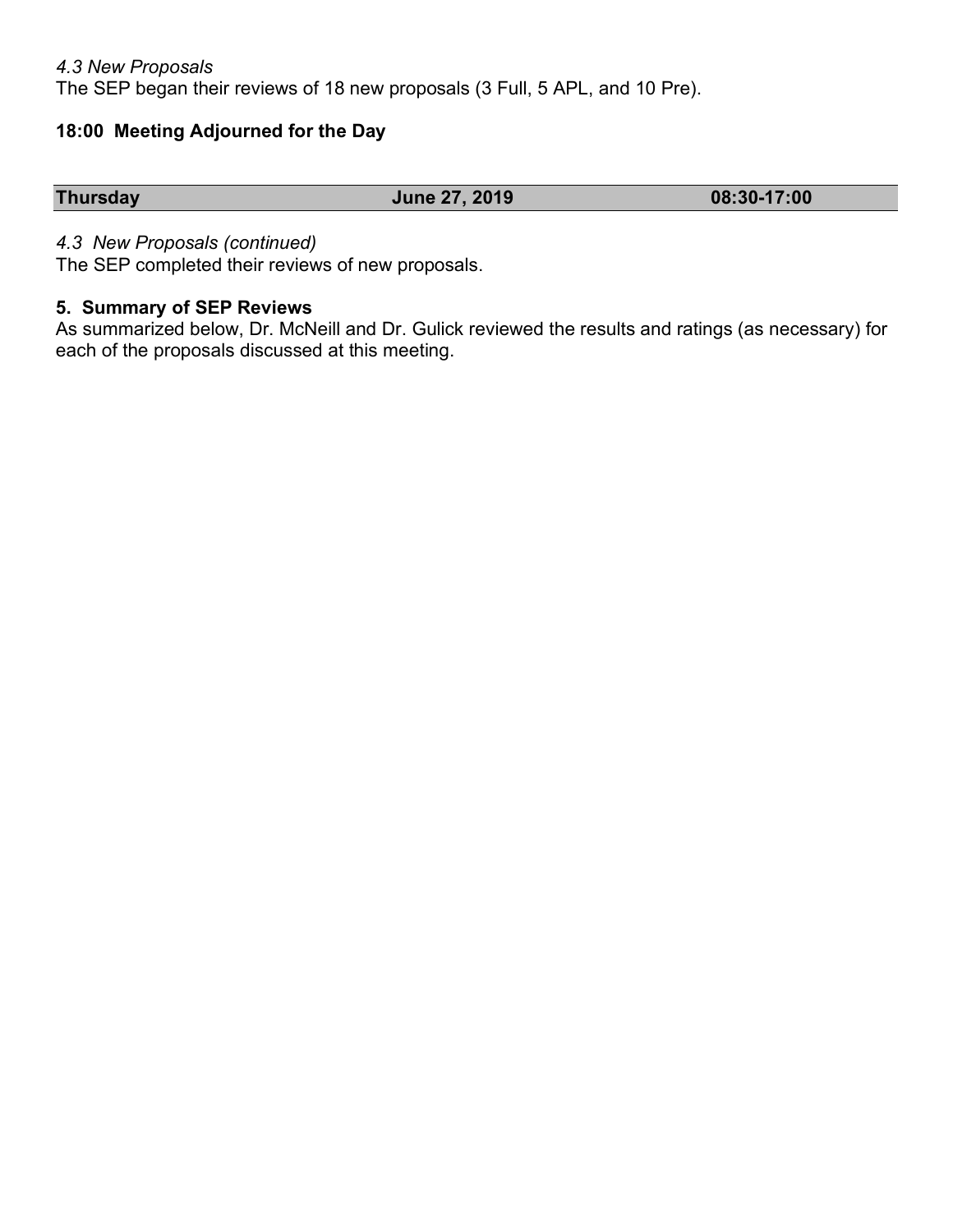| <b>ID</b>   | <b>Type</b>       | <b>Short title</b>                                 | PI                                | <b>Result</b>          | <b>Ship</b> |
|-------------|-------------------|----------------------------------------------------|-----------------------------------|------------------------|-------------|
| 851         | Full              | Cenozoic Northwest Atlantic Transect               | Mitchell Lyle                     | <b>Holding Bin</b>     | <b>JR</b>   |
| <b>857C</b> | Full <sub>2</sub> | <b>DREAM: Lago-Mare Deposits</b>                   | Claudia Bertoni                   | <b>External Review</b> | <b>JR</b>   |
| 895         | ADP <sub>2</sub>  | Mediterranean-Atlantic Gateway Exchange            | <b>Rachel Flecker</b>             | Revise                 | <b>JR</b>   |
| 903         | Full              | <b>Argentine Margin Seaward Dipping Reflectors</b> | <b>Denise Kulhanek</b>            | Revise                 | <b>JR</b>   |
| 909         | Full <sub>2</sub> | <b>NW Greenland Glaciated Margin</b>               | <b>Paul Knutz</b>                 | <b>Holding Bin</b>     | <b>JR</b>   |
| 915         | Full              | North Atlantic Fjord Sediment Archives             | Jacques Giraudeau                 | Revise                 | <b>JR</b>   |
| 927         | Full              | <b>Tyrrhenian Continent-Ocean transition</b>       | Nevio Zitellini                   | Revise                 | <b>JR</b>   |
| 929         | Add               | <b>Blake Nose Subseafloor Life</b>                 | Steven D'Hondt                    | <b>Holding Bin</b>     | <b>JR</b>   |
| 932         | Full              | <b>Hellenic Arc Volcanic Field</b>                 | <b>Timothy Druitt</b>             | <b>External Review</b> | <b>JR</b>   |
| 933         | Full <sub>2</sub> | NW African Continental Margin Climate              | <b>Torsten Bickert</b>            | Deactivate             | <b>JR</b>   |
| 934         | Full <sub>2</sub> | <b>Arctic Atlantic Gateway Climate</b>             | <b>Wolfram Geissler</b>           | Deactivate             | <b>JR</b>   |
| 935         | Full              | <b>Arctic Fluid Flow Systems</b>                   | Stefan Bünz                       | Revise                 | <b>JR</b>   |
| 939         | APL <sub>2</sub>  | Tohoku Petit-Spot Magmatism                        | Asuka Yamaguchi                   | Revise                 | Chikyu      |
| 943         | Full              | <b>Galicia Margin Rifting</b>                      | <b>Tim Reston</b>                 | <b>JRFB</b>            | <b>JR</b>   |
| 944         | Full <sub>2</sub> | Mid-Norwegian Continental Margin Magmatism         | <b>Ritske Huismans</b>            | <b>External Review</b> | <b>JR</b>   |
| 945         | Full <sub>2</sub> | Brazilian Equatorial Margin Paleoceanography       | Luigi Jovane                      | <b>External Review</b> | <b>JR</b>   |
| 948         | Pre               | East China Sea Rifting and Volcanism               | Deniz Cukur                       | Deactivate             | <b>JR</b>   |
| 949         | <b>APL</b>        | <b>Tore Seamount Paleoenvironment</b>              | Susana Lebreiro                   | Deactivate             | JR.         |
| 950         | Full              | Kane Megamullion Deep Drilling                     | <b>Henry Dick</b>                 | Deactivate             | <b>JR</b>   |
| 951         | Pre               | North Hawaiian Arch Crust                          | Susumu Umino                      | Full                   | Chikyu      |
| 952         | <b>APL</b>        | Mediterranean Sapropel Paleo Archive               | Alessandra Negri                  | Deactivate             | <b>JR</b>   |
| 953         | Pre               | Australian-Antarctic Rift-Drift                    | Peter Bijl                        | Full                   | <b>JR</b>   |
| 954         | <b>APL</b>        | East Fram Strait Paleo Archive                     | Renata Giulia Lucchi              | Revise                 | <b>JR</b>   |
| 955         | Pre               | Axial Seamount Observatory                         | Julie Huber                       | Full                   | <b>JR</b>   |
| 956         | Pre               | Mississippi-Bryant Deep-sea Fan System             | Angela Hessler                    | Deactivate             | <b>JR</b>   |
| 957         | Pre               | <b>Western Arctic Climate and Tectonics</b>        | <b>Bernard Coakley</b>            | Deactivate             | <b>JR</b>   |
| 958         | <b>APL</b>        | Niger Delta Drought Impacts                        | Zane Jobe                         | Deactivate             | <b>JR</b>   |
| 959         | Pre               | Hikurangi Megathrust Along-Strike Variability      | Ake Fagereng                      | Full                   | <b>JR</b>   |
| 960         | Pre               | Arctic Mid-Ocean Ridge Carbon Cycling              | Steffen Leth Jørgensen Deactivate |                        | <b>JR</b>   |
| 961         | <b>APL</b>        | <b>Gulf of Mexico Glacier-Methane Link</b>         | Ann Cook                          | Revise                 | <b>JR</b>   |
| 962         | Full              | <b>Greenland Ice Sheet</b>                         | Joseph Stoner                     | <b>External Review</b> | <b>JR</b>   |
| 963         | Pre               | NE Pacific Margin Paleoenvironment                 | Maureen Walczak                   | Full                   | <b>JR</b>   |
| 964         | Full              | Antarctic Cryosphere Origins                       | Robert McKay                      | Deactivate             | <b>JR</b>   |
| 965         | Pre               | Jurassic-Cretaceous Paleoceanography (Leg 1/11)    | Mark Leckie                       | Full                   | <b>JR</b>   |

# **6. SEP Co-Chair Nomination**

The SEP Co-Chairs presented three nominees to replace Dr. Gulick whose term is ending. After agreeing that all nominees were fully qualified and would do an excellent job, the panelists agreed that they would forward the names to the JR Facility Board with the recommendation that Dr. Gail Christeson be appointed.

## **7. Reviewer / Co-Chief Recommendations**

The Co-Chairs asked the SEP for external reviewer recommendations for the following five proposals: 857C (Bertoni - DREAM/Lago-Mare Deposits), 932 (Druitt – Hellenic Arc Volcanic Field), 944 (Huismans – Mid-Norwegian Continental Margin Magmatism), 945 (Jovane – Brazil Equatorial Margin Paloceanography), and 962 (Stoner – Greenland Ice Sheet). The Co-Chairs also asked the panel for Co-Chief nominations for the following four proposals: 851 (Lyle – Cenozoic NW Atlantic Transit), 909